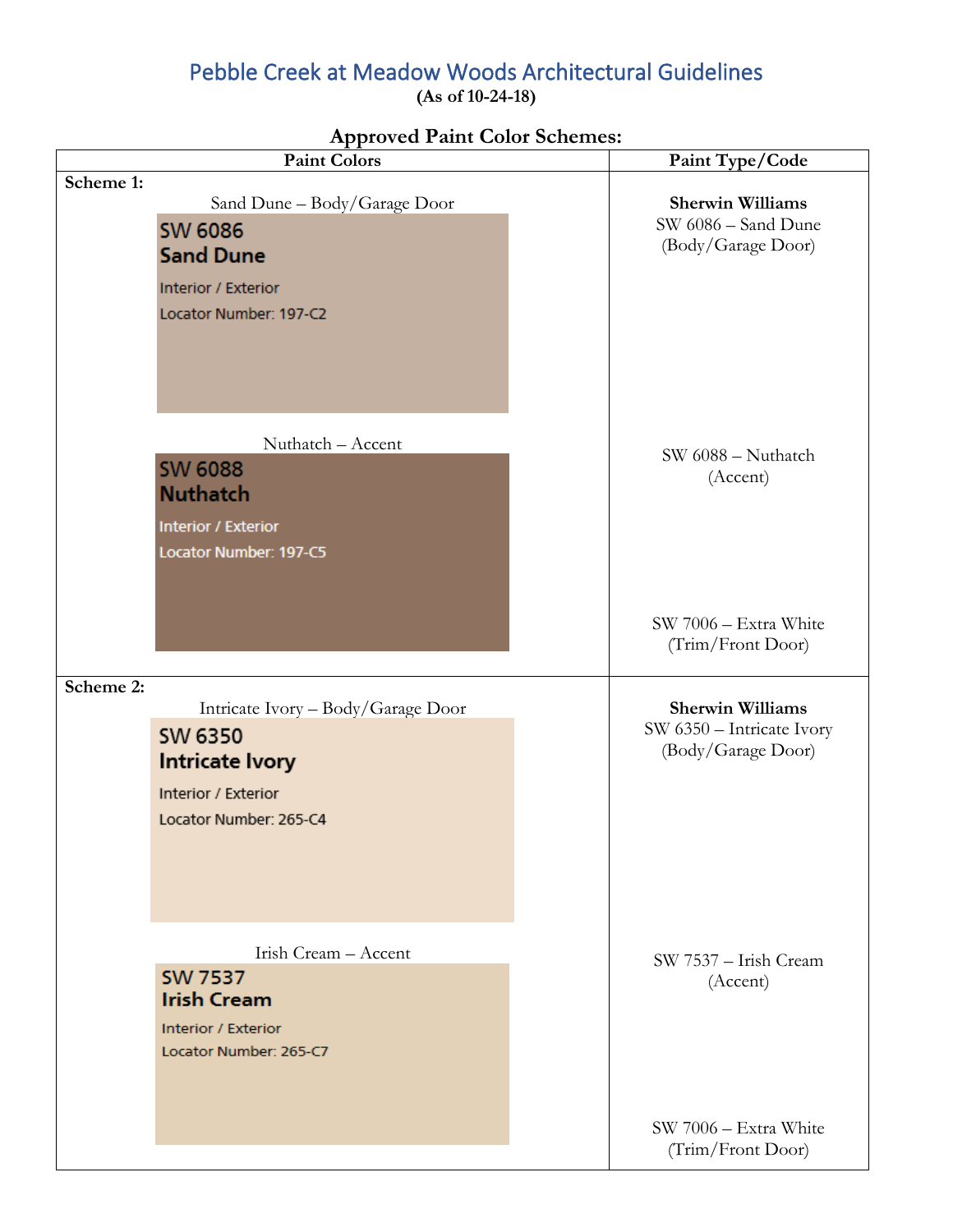| Paint Color                                                                                                                        | Paint Type/Code                                                         |
|------------------------------------------------------------------------------------------------------------------------------------|-------------------------------------------------------------------------|
| Scheme 3:<br>Jogging Path - Body/Garage Door<br><b>SW 7638</b><br>Jogging Path<br>Interior / Exterior<br>Locator Number: 247-C2    | <b>Sherwin Williams</b><br>SW 7638 - Jogging Path<br>(Body/Garage Door) |
| Comical Coral - Accent<br><b>SW 7640</b><br><b>Fawn Brindle</b><br>Interior / Exterior<br>Locator Number: 247-C5                   | SW 7640 - Fawn Brindle<br>(Accent)                                      |
|                                                                                                                                    | SW 7006 - Extra White<br>(Trim/Front Door)                              |
| Scheme 4:<br>Softer Tan - Body/Garage Door<br><b>SW 6141</b><br><b>Softer Tan</b><br>Interior / Exterior<br>Locator Number: 206-C1 | <b>Sherwin Williams</b><br>SW 6141 - Softer Tan<br>(Body/Garage Door)   |
| Serengeti Grass - Accent<br><b>SW 9116</b><br>Serengeti Grass<br>Interior / Exterior<br>Locator Number: 206-C4                     | SW 9116 - Serengeti Grass<br>(Accent)                                   |
|                                                                                                                                    | SW 7006 - Extra White<br>(Trim/Front Door)                              |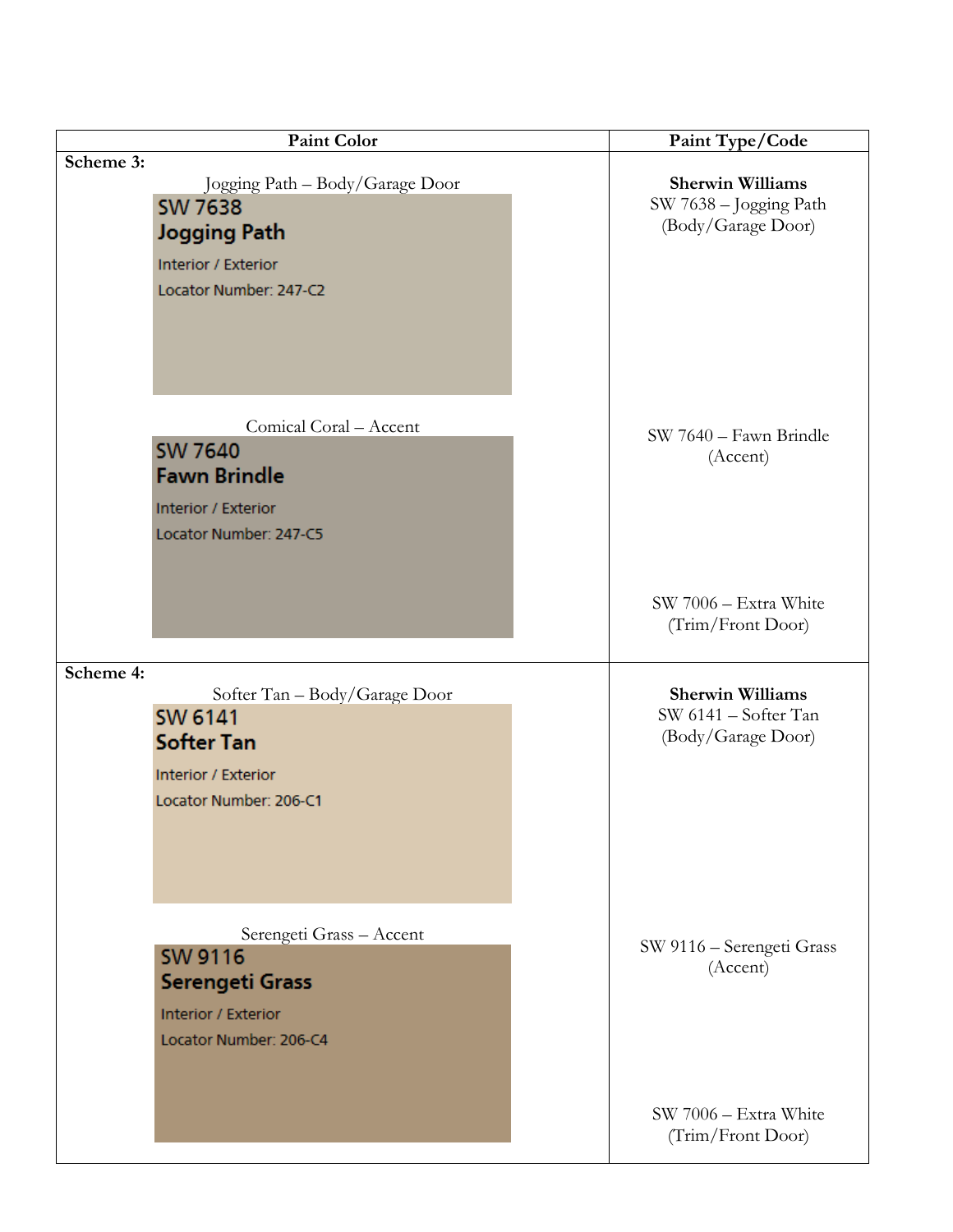| <b>Paint Color</b>                                                                                                                   | Paint Type/Code                                                        |
|--------------------------------------------------------------------------------------------------------------------------------------|------------------------------------------------------------------------|
| Scheme 5:<br>Reflection - Body/Garage Door<br><b>SW 7661</b>                                                                         | <b>Sherwin Williams</b><br>SW 7661 - Reflection                        |
| <b>Reflection</b><br>Interior / Exterior<br>Locator Number: 233-C1                                                                   | (Body/Garage Door)                                                     |
| Steely Gray - Accent<br><b>SW 7664</b><br><b>Steely Gray</b><br>Interior / Exterior<br>Locator Number: 233-C4                        | SW 7664 - Steely Gray<br>(Accent)                                      |
|                                                                                                                                      | SW 7006 - Extra White<br>(Trim/Front Door)                             |
| Scheme 6:<br>Totally Tan - Body/Garage Door<br><b>SW 6115</b><br><b>Totally Tan</b><br>Interior / Exterior<br>Locator Number: 291-C3 | <b>Sherwin Williams</b><br>SW 6115 - Totally Tan<br>(Body/Garage Door) |
|                                                                                                                                      | SW 7006 - Extra White<br>(Trim/Front Door)                             |
| Scheme 7:<br>Beige - Body/Garage Door<br><b>SW 2859</b><br><b>Beige</b><br><b>Interior / Exterior</b>                                | <b>Sherwin Williams</b><br>SW 2859 - Beige<br>(Body/Garage Door)       |
|                                                                                                                                      | SW 7006 - Extra White<br>(Trim/Front Door)                             |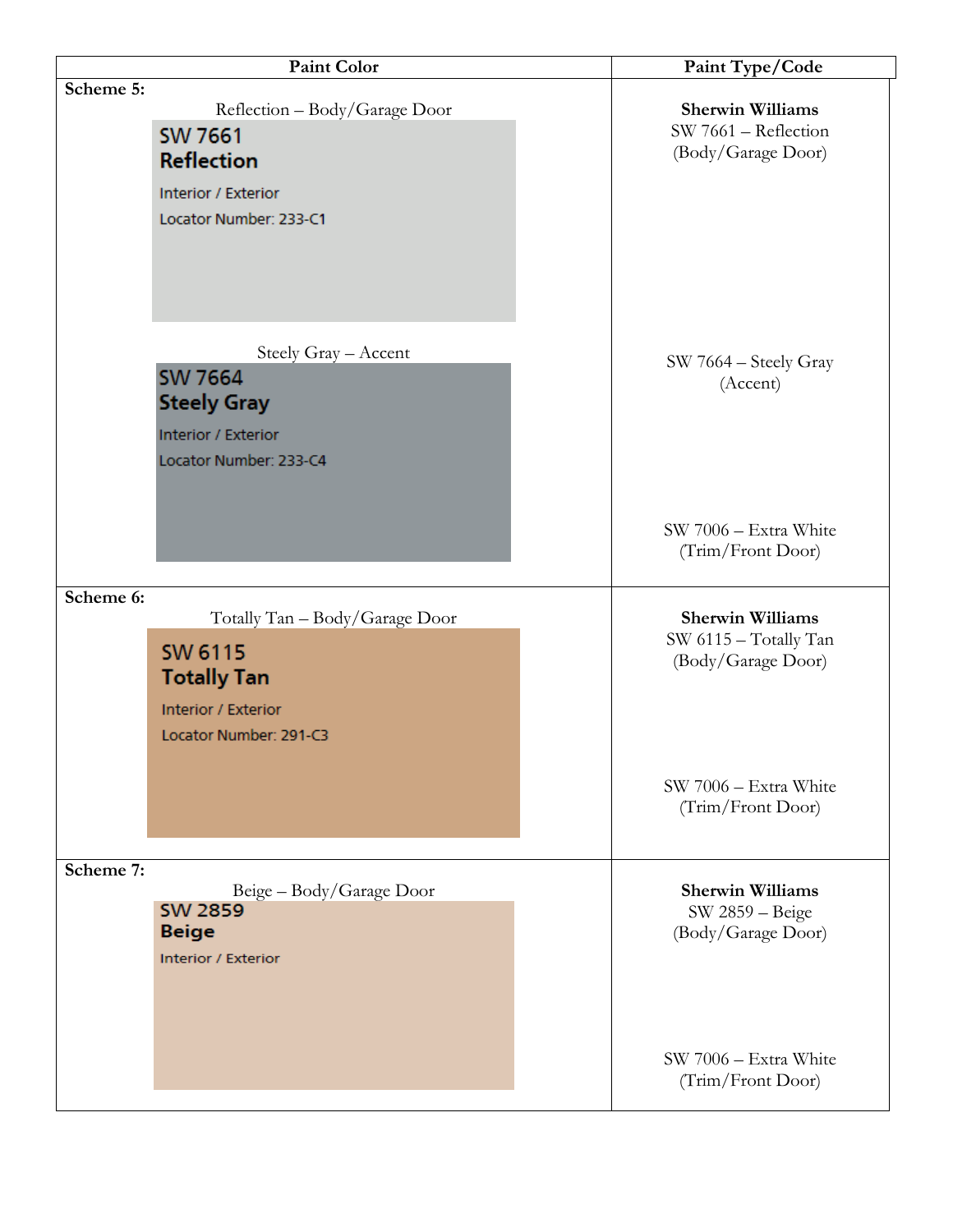| <b>Paint Color</b>                                                                                                                                 | Paint Type/Code                                                              |
|----------------------------------------------------------------------------------------------------------------------------------------------------|------------------------------------------------------------------------------|
| Scheme 8:<br>Urban Jungle - Body/Garage Door<br><b>SW 9117</b><br><b>Urban Jungle</b><br>Interior / Exterior<br>Locator Number: 207-C4             | <b>Sherwin Williams</b><br>SW 9117 - Urban Jungle<br>(Body/Garage Door)      |
|                                                                                                                                                    | SW 7006 - Extra White<br>(Trim/Front Door)                                   |
| Scheme 9:<br>Sticks and Stones - Body/Garage Door<br><b>SW 7503</b><br><b>Sticks &amp; Stones</b><br>Interior / Exterior<br>Locator Number: 283-C6 | <b>Sherwin Williams</b><br>SW 7503 - Sticks and Stones<br>(Body/Garage Door) |
|                                                                                                                                                    | SW 7006 - Extra White<br>(Trim/Front Door)                                   |
| Scheme 10:<br>Soft Apricot - Body/Garage Door<br><b>SW 6352</b><br><b>Soft Apricot</b><br>Interior / Exterior<br>Locator Number: 126-C2            | <b>Sherwin Williams</b><br>SW 6352 – Soft Apricot<br>(Body/Garage Door)      |
|                                                                                                                                                    | SW 7006 - Extra White<br>(Trim/Front Door)                                   |
| Scheme 11:<br>Fenland – Body/Garage Door<br><b>SW 7544</b><br>Fenland<br>Interior / Exterior<br>Locator Number: 210-C4                             | <b>Sherwin Williams</b><br>SW 7554 - Fenland<br>(Body/Garage Door)           |
|                                                                                                                                                    | SW 7006 - Extra White<br>(Trim/Front Door)                                   |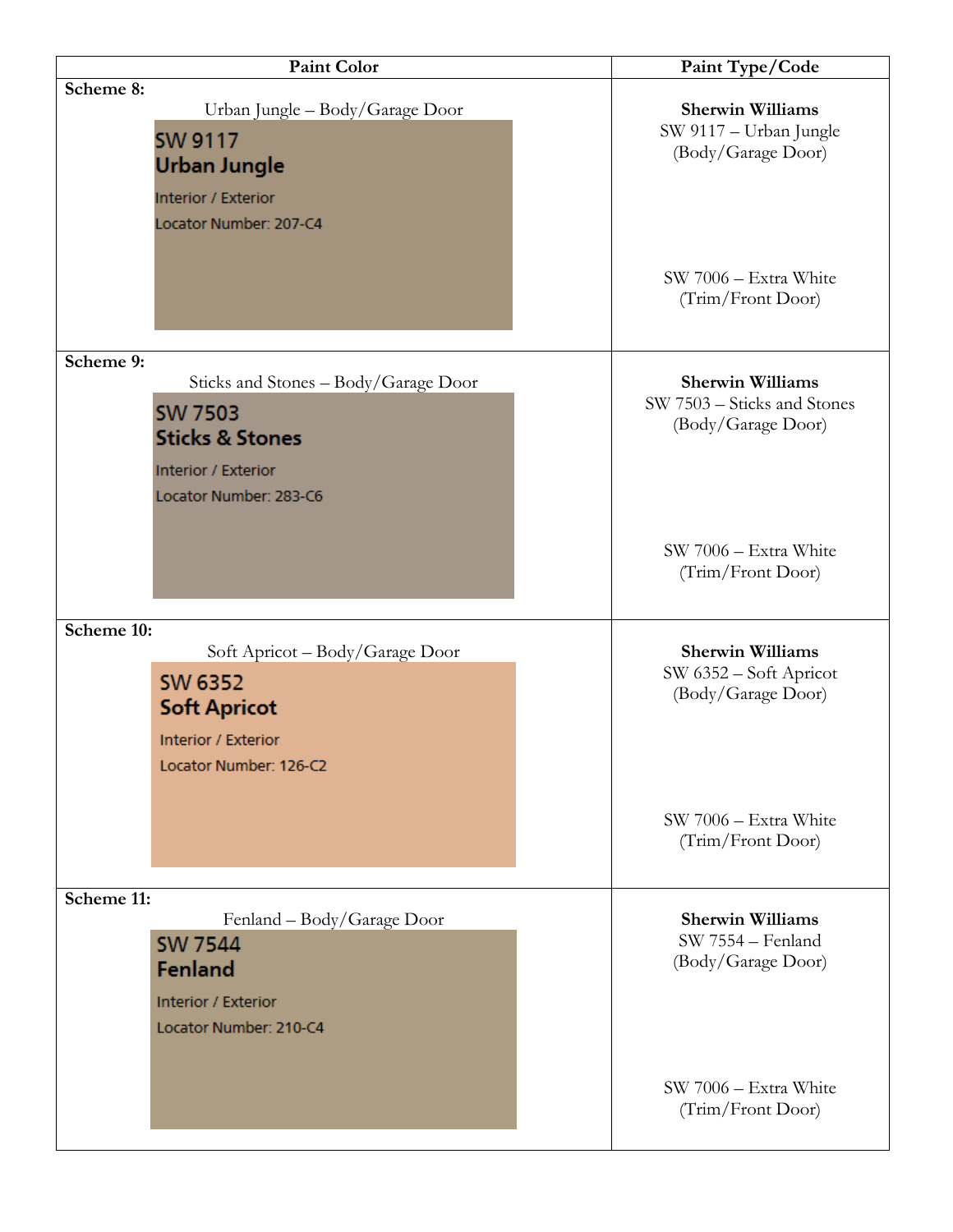| <b>Paint Color</b>                                                                                                                      | Paint Type/Code                                                         |
|-----------------------------------------------------------------------------------------------------------------------------------------|-------------------------------------------------------------------------|
| Scheme 12:<br>Sand Dune - Body/Garage Door<br><b>SW 6086</b><br><b>Sand Dune</b><br>Interior / Exterior<br>Locator Number: 197-C2       | <b>Sherwin Williams</b><br>SW 6086 - Sand Dune<br>(Body/Garage Door)    |
| Chocolate Powder - Accent<br><b>SW 9082</b><br><b>Chocolate Powder</b><br>Interior / Exterior<br>Locator Number: 196-C4                 | SW 9082 - Chocolate Powder<br>(Accent)                                  |
|                                                                                                                                         | SW 7006 - Extra White<br>(Trim/Front Door)                              |
| Scheme 13:<br>Only Natural – Body/Garage Door<br><b>SW 7596</b><br><b>Only Natural</b><br>Interior / Exterior<br>Locator Number: 266-C7 | <b>Sherwin Williams</b><br>SW 7596 - Only Natural<br>(Body/Garage Door) |
| Bungalow Beige - Accent<br><b>SW 7511</b><br><b>Bungalow Beige</b><br>Interior / Exterior<br>Locator Number: 250-C2                     | SW 7511 – Bungalow Beige<br>(Accent)                                    |
|                                                                                                                                         | SW 7006 - Extra White<br>(Trim/Front Door)                              |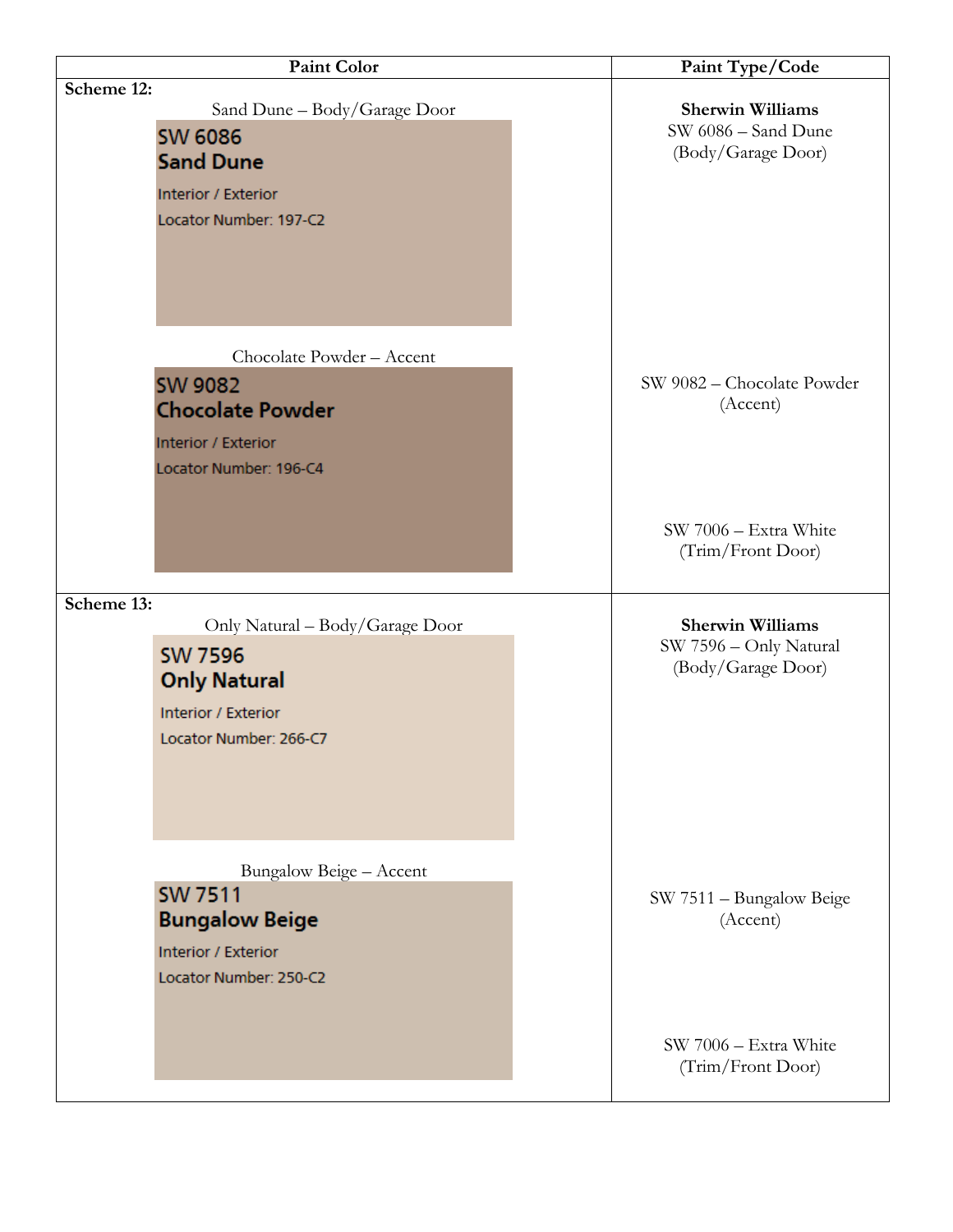| Paint Color                                                                                                                               | Paint Type/Code                                                            |
|-------------------------------------------------------------------------------------------------------------------------------------------|----------------------------------------------------------------------------|
| Scheme 14:<br>Sweet Orange-Body/Garage Door<br>SW 6351<br><b>Sweet Orange</b><br>Interior / Exterior<br>Locator Number: 126-C1            | <b>Sherwin Williams</b><br>SW 6351 - Sweet Orange<br>(Body/Garage Door)    |
| Tower Tan - Accent<br><b>SW 7704</b><br><b>Tower Tan</b><br>Interior / Exterior<br>Locator Number: 289-C3                                 | SW 7704 - Tower Tan<br>(Accent)                                            |
|                                                                                                                                           | SW 7006 - Extra White<br>(Trim/Front Door)                                 |
| Scheme 15:<br>Sands of Time – Body/Garage Door<br><b>SW 6101</b><br><b>Sands of Time</b><br>Interior / Exterior<br>Locator Number: 201-C3 | <b>Sherwin Williams</b><br>$SW 6101 -$ Sands of Time<br>(Body/Garage Door) |
| Sensational Sand - Accent<br><b>SW 6094</b><br><b>Sensational Sand</b><br>Interior / Exterior<br>Locator Number: 200-C3                   | SW 6094 – Sensational Sand<br>(Accent)                                     |
|                                                                                                                                           | SW 7006 - Extra White<br>(Trim/Front Door)                                 |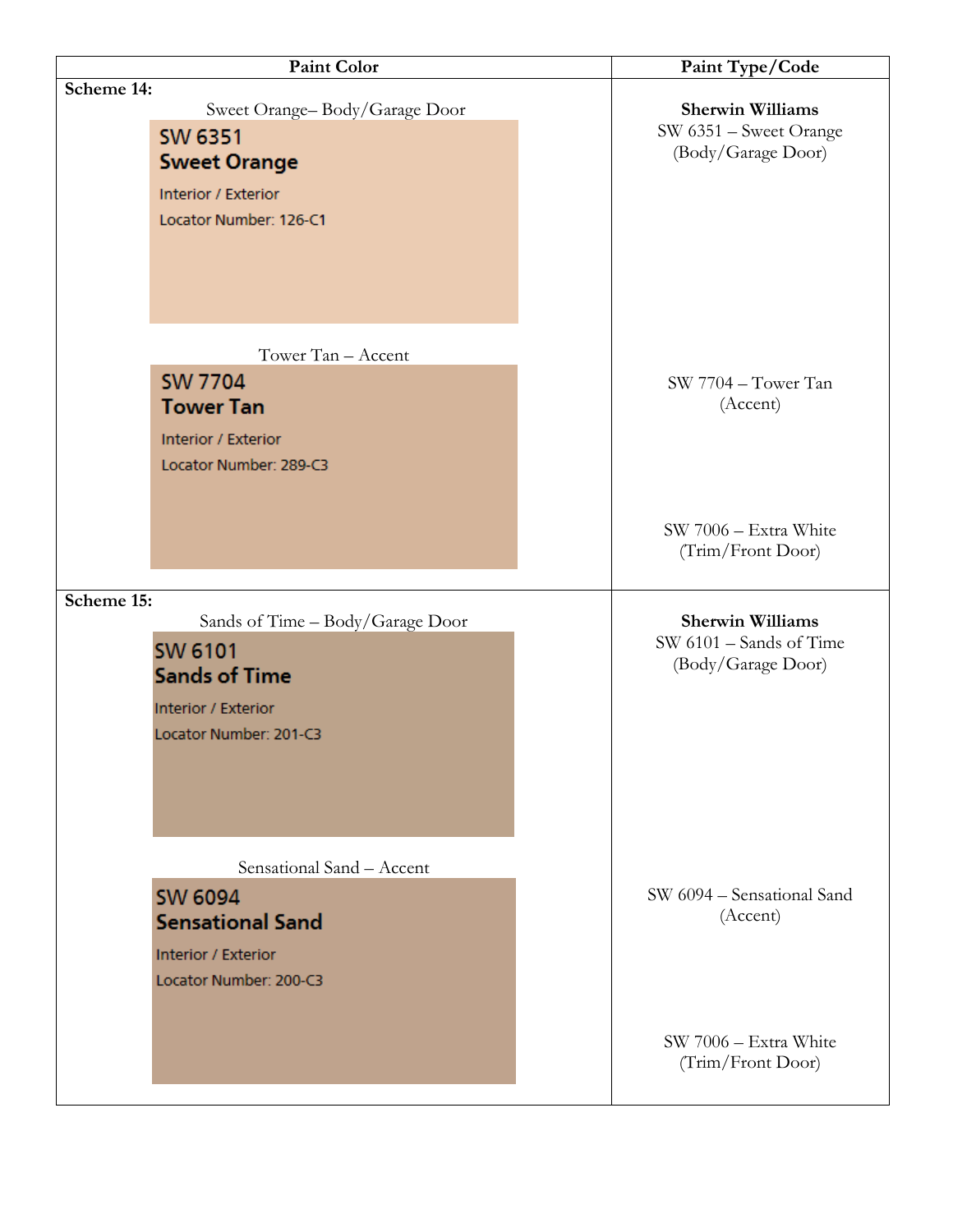| <b>Paint Color</b>                                                                                                                    | Paint Type/Code                                                         |
|---------------------------------------------------------------------------------------------------------------------------------------|-------------------------------------------------------------------------|
| Scheme 16:<br>Fresco Cream-Body/Garage Door<br><b>SW 7719</b><br><b>Fresco Cream</b><br>Interior / Exterior<br>Locator Number: 288-C2 | <b>Sherwin Williams</b><br>SW 7719 - Fresco Cream<br>(Body/Garage Door) |
| Sands of Time - Accent<br><b>SW 6101</b><br><b>Sands of Time</b><br>Interior / Exterior<br>Locator Number: 201-C3                     | $SW 6101 -$ Sands of Time<br>(Accent)                                   |
|                                                                                                                                       | SW 7006 - Extra White<br>(Trim/Front Door)                              |
| Scheme 17:<br>Reflection - Body/Garage Door<br><b>SW 7661</b><br><b>Reflection</b><br>Interior / Exterior<br>Locator Number: 233-C1   | <b>Sherwin Williams</b><br>SW 7661 - Reflection<br>(Body/Garage Door)   |
| Knitting Needles - Accent<br><b>SW 7672</b><br><b>Knitting Needles</b><br>Interior / Exterior<br>Locator Number: 282-C2               | SW 7672 - Knitting Needles<br>(Accent)                                  |
|                                                                                                                                       | SW 7006 - Extra White<br>(Trim/Front Door)                              |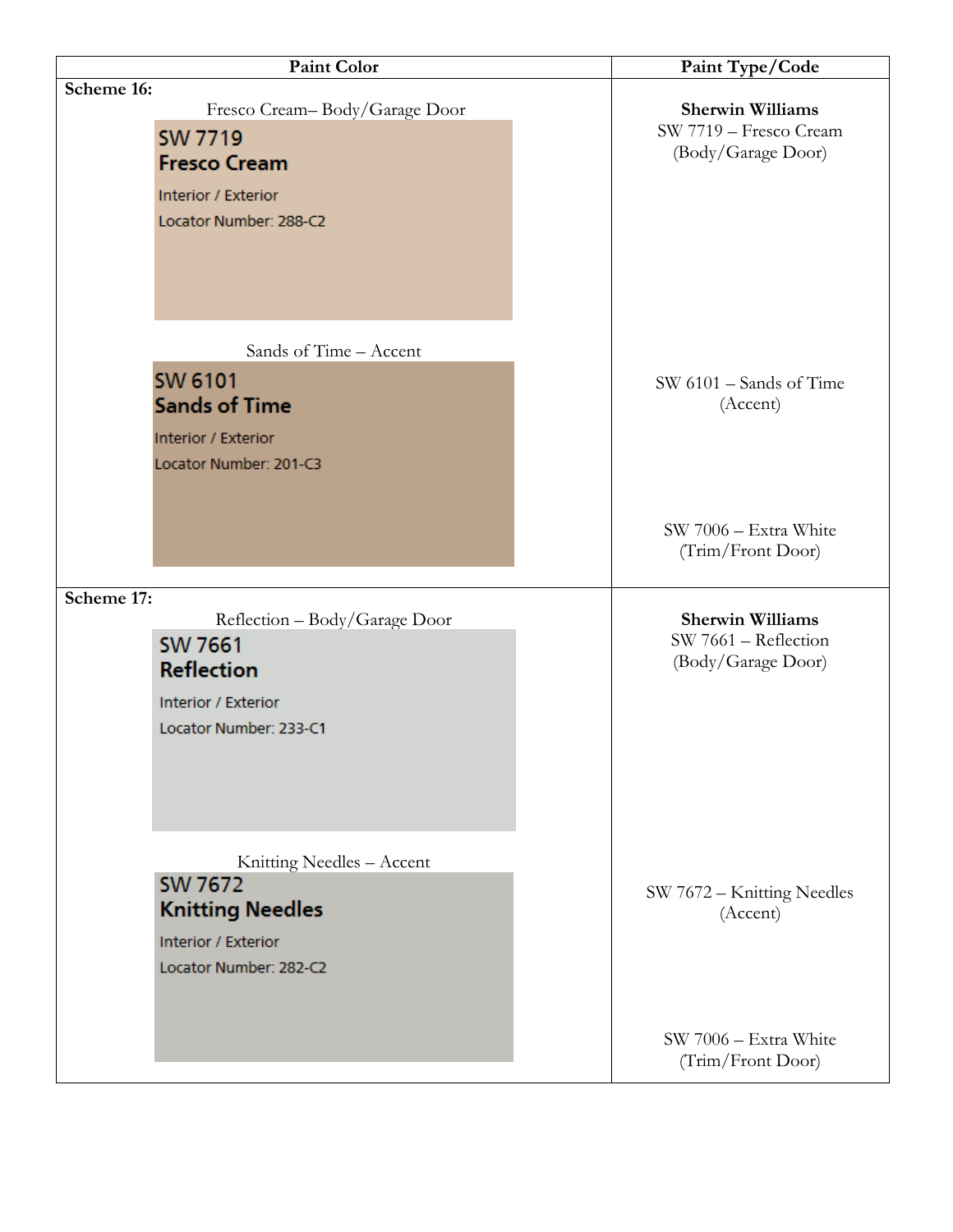| <b>Paint Color</b>                                                                                                                    | Paint Type/Code                                                        |
|---------------------------------------------------------------------------------------------------------------------------------------|------------------------------------------------------------------------|
| Scheme 18:<br>Quinoa-Body/Garage Door<br><b>SW 9102</b><br>Quinoa<br>Interior / Exterior<br>Locator Number: 203-C2                    | <b>Sherwin Williams</b><br>SW 9102 - Quinoa<br>(Body/Garage Door)      |
| Portabello - Accent<br><b>SW 6102</b><br>Portabello<br>Interior / Exterior<br>Locator Number: 201-C5                                  | SW 6102 - Portabello<br>(Accent)                                       |
|                                                                                                                                       | SW 7006 - Extra White<br>(Trim/Front Door)                             |
| Scheme 19:<br>Gray Clouds - Body/Garage Door<br><b>SW 7658</b><br><b>Gray Clouds</b><br>Interior / Exterior<br>Locator Number: 238-C3 | <b>Sherwin Williams</b><br>SW 7658 - Gray Clouds<br>(Body/Garage Door) |
| Gauntlet Gray - Accent<br><b>SW 7019</b><br><b>Gauntlet Gray</b><br>Interior / Exterior<br>Locator Number: 244-C6                     | SW 7019 - Gauntlet Gray<br>(Accent)                                    |
|                                                                                                                                       | SW 7006 - Extra White<br>(Trim/Front Door)                             |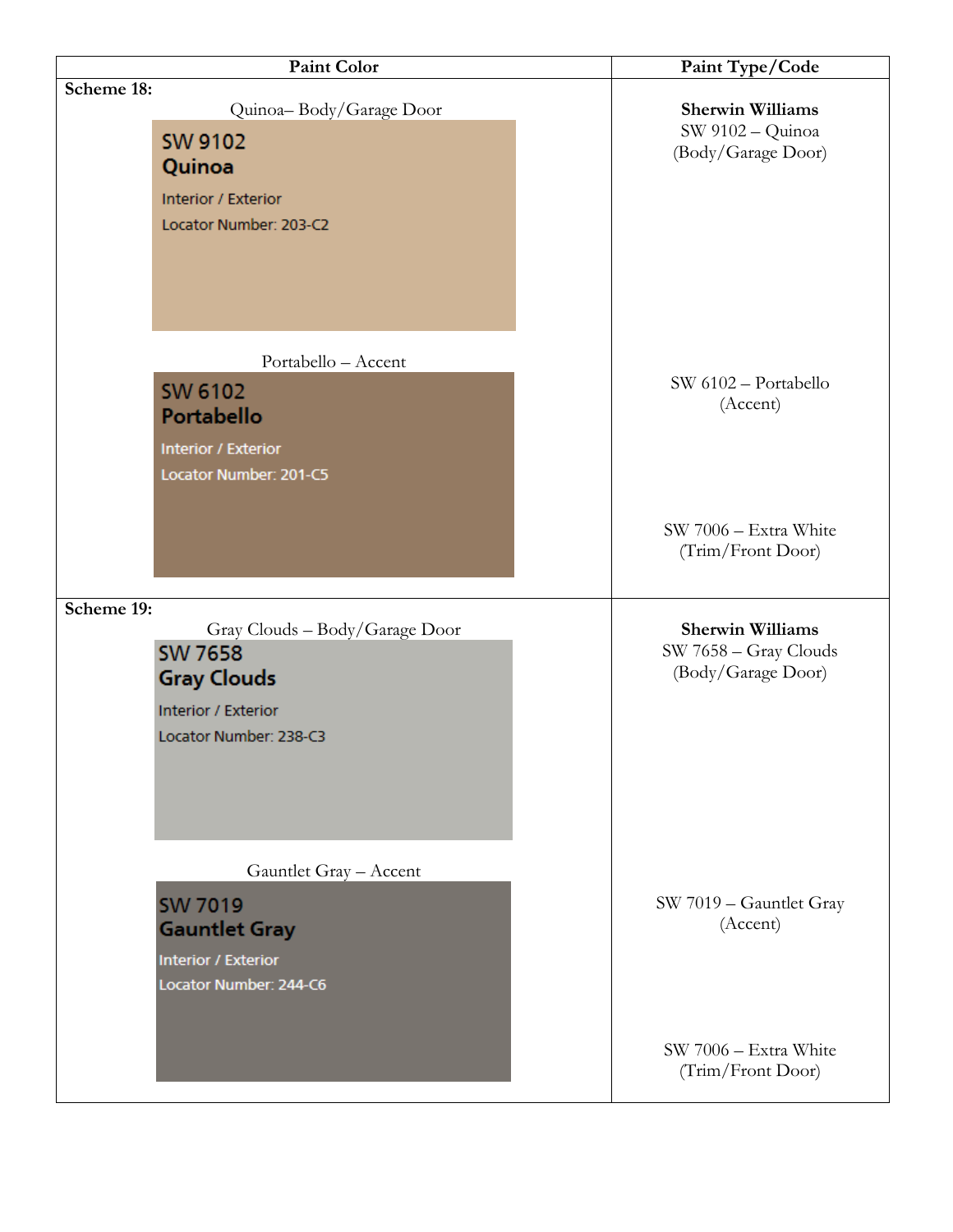| <b>Paint Color</b>                                                                                                                      | Paint Type/Code                                                         |
|-----------------------------------------------------------------------------------------------------------------------------------------|-------------------------------------------------------------------------|
| Scheme 20:<br>Townhall Tan - Body/Garage Door<br><b>SW 7690</b><br><b>Townhall Tan</b><br>Interior / Exterior<br>Locator Number: 292-C5 | <b>Sherwin Williams</b><br>SW 7690 - Townhall Tan<br>(Body/Garage Door) |
| Fallen Leaves - Accent<br><b>SW 9114</b><br><b>Fallen Leaves</b><br>Interior / Exterior<br>Locator Number: 205-C6                       | SW 9114 - Fallen Leaves<br>(Accent)                                     |
|                                                                                                                                         | SW 7006 - Extra White<br>(Trim/Front Door)                              |
| Scheme 21:<br>Chatroom - Body/Garage Door<br>SW 6171<br>Chatroom<br>Interior / Exterior<br>Locator Number: 211-C3                       | <b>Sherwin Williams</b><br>SW 6171 - Chatroom<br>(Body/Garage Door)     |
| Muddled Basil - Accent<br><b>SW 7745</b><br><b>Muddled Basil</b><br>Interior / Exterior<br>Locator Number: 211-C7                       | SW 7745 - Muddled Basil<br>(Accent)                                     |
|                                                                                                                                         | SW 7006 - Extra White<br>(Trim/Front Door)                              |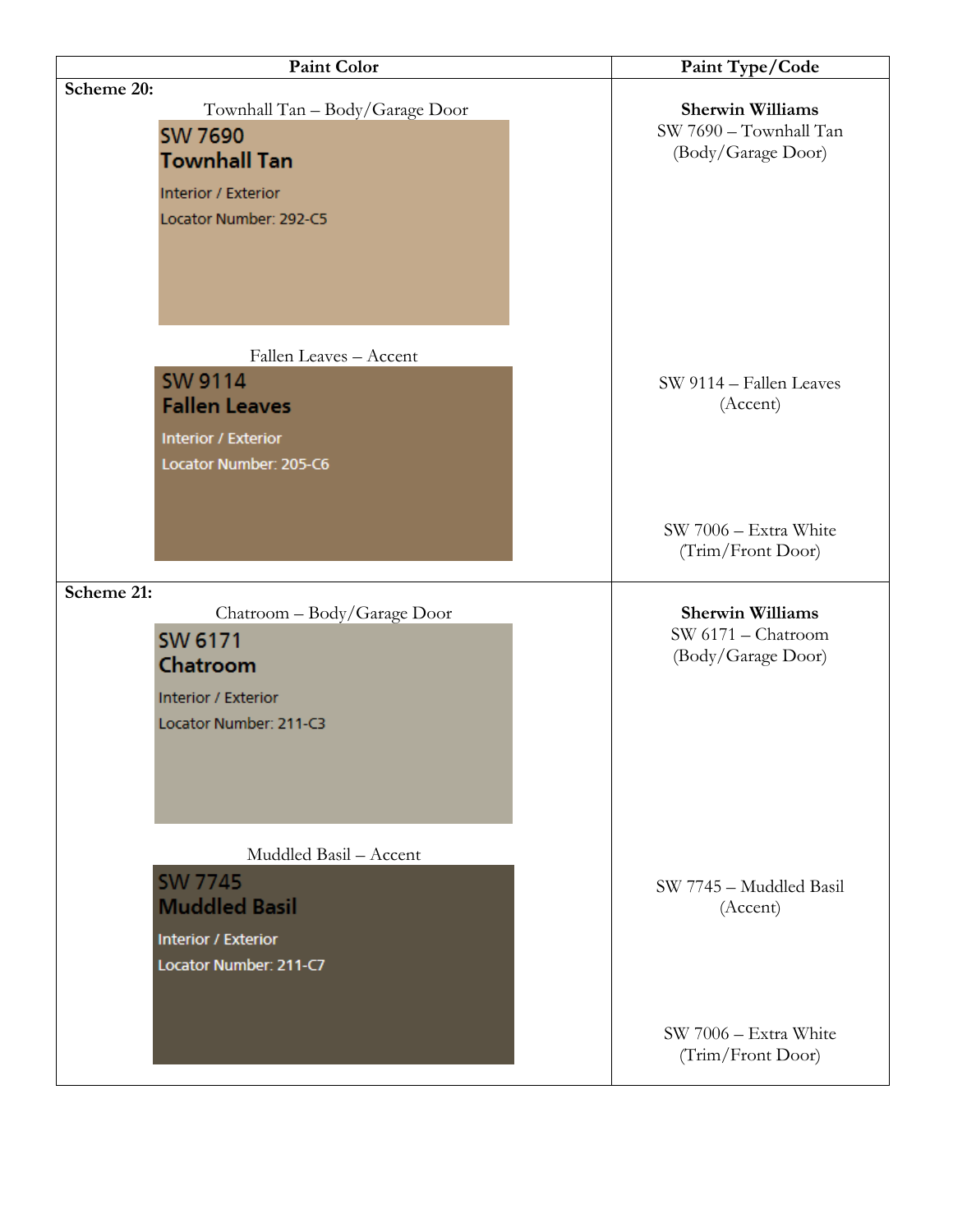### **Painting Guidelines:**

- The body of the home and the garage door must be painted the same color.
- The trim and front door must be painted white Sherwin Williams SW 7006 Extra White.
- Do not choose a color that is the same as your neighbor on either side of you or in front of your home.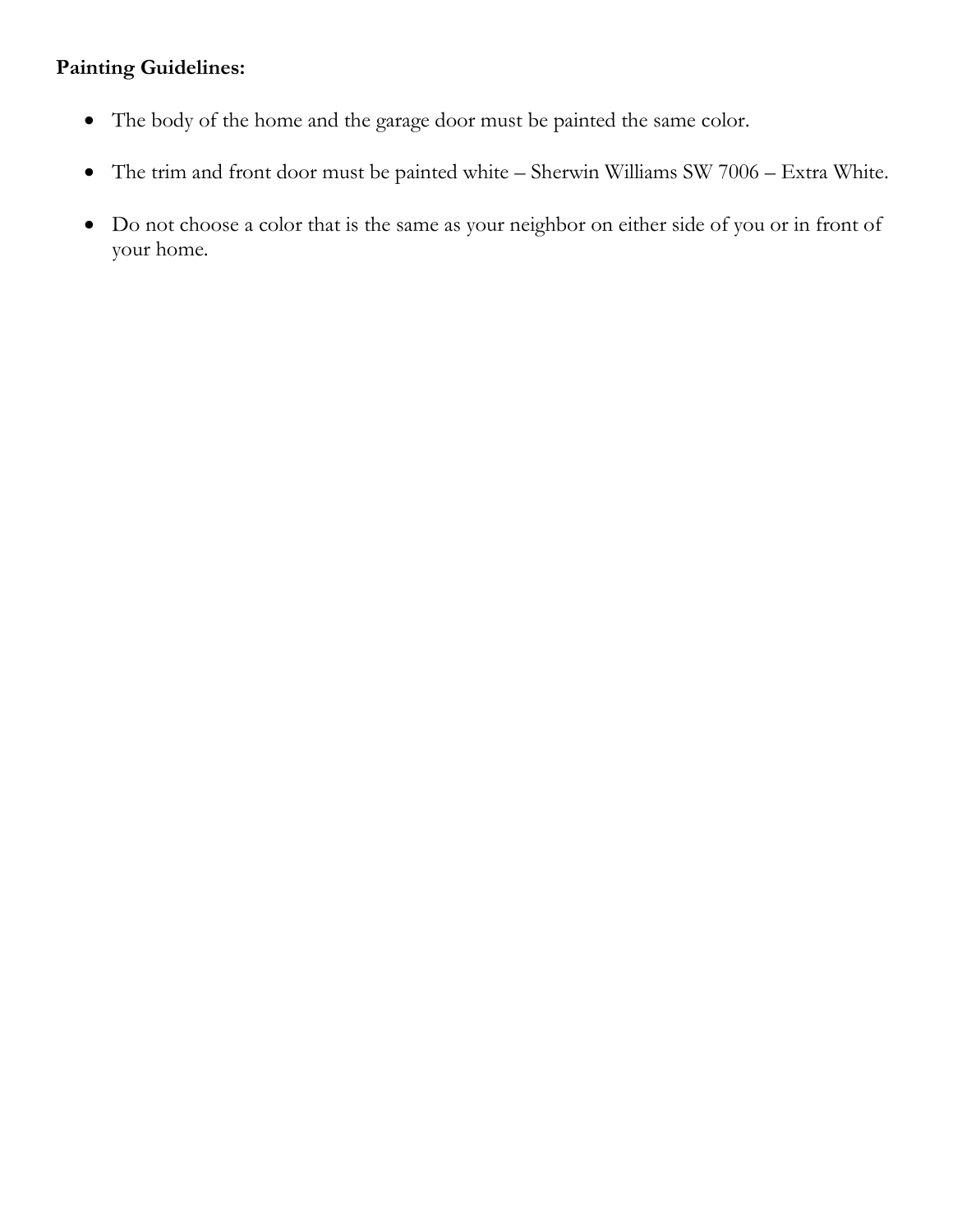## Approved Shingle Colors:

| <b>Shingle Color</b> | Shingle Type   |
|----------------------|----------------|
| Weathered Wood       | GAF Timberline |
| $\text{Driftwood}$   | GAF Timberline |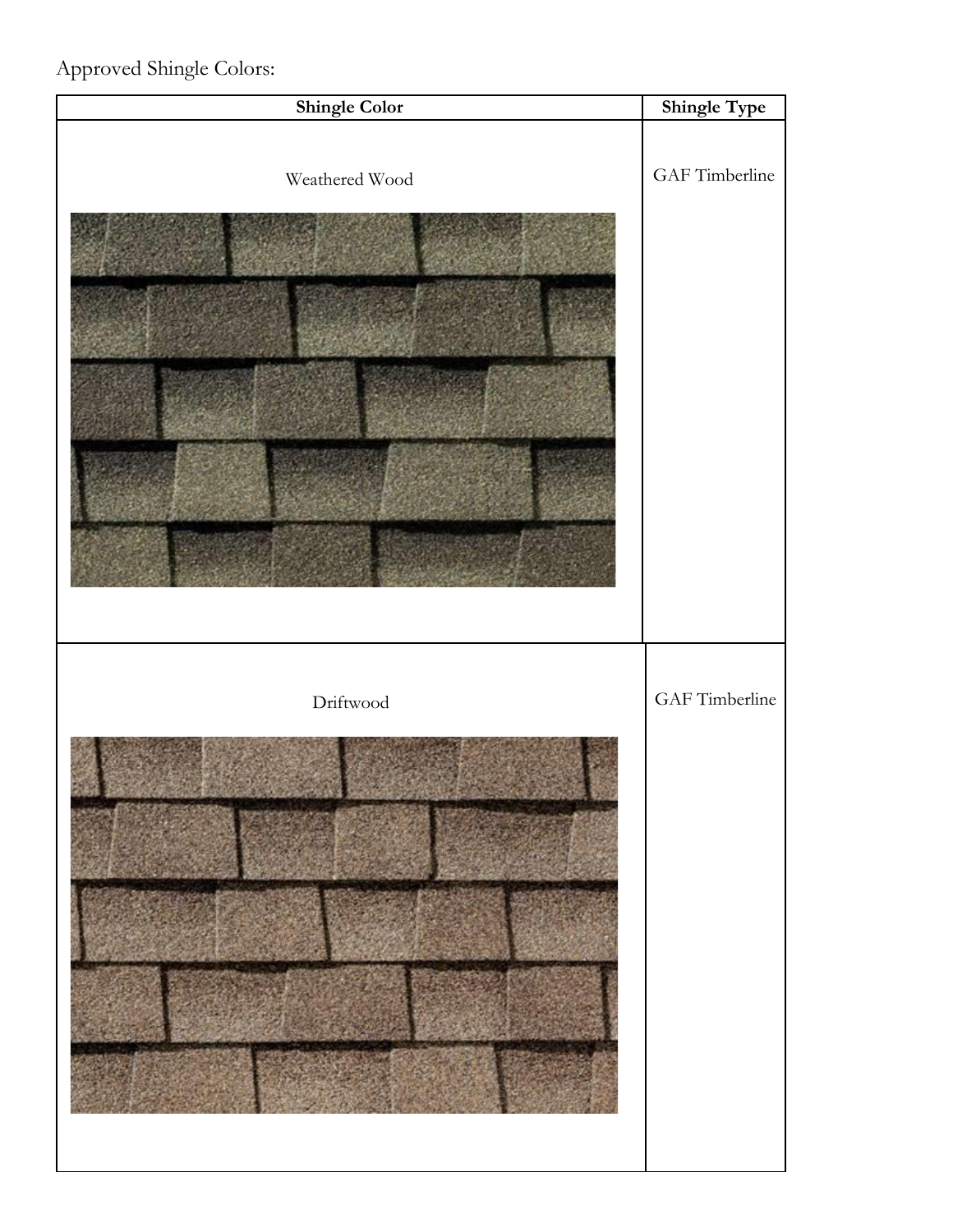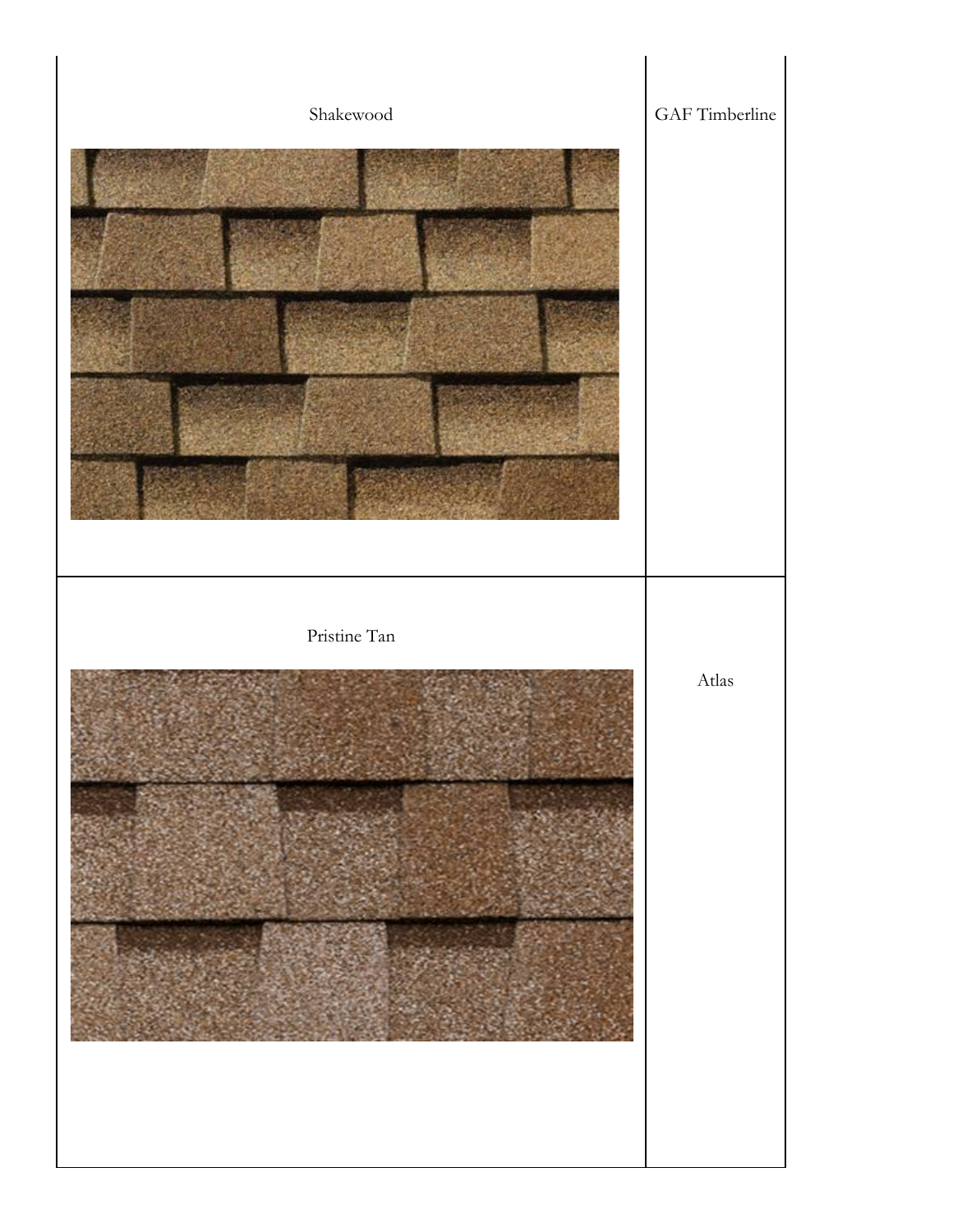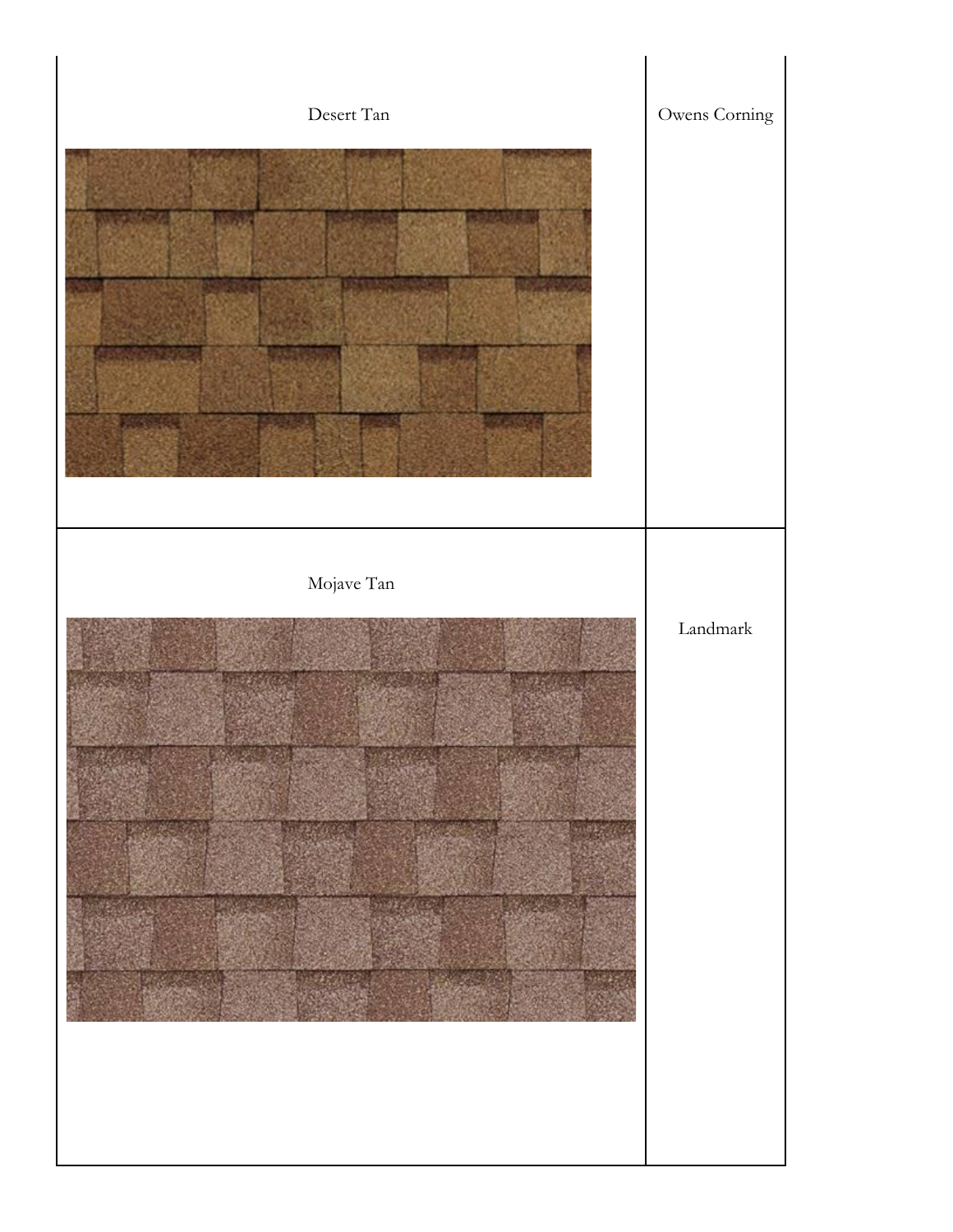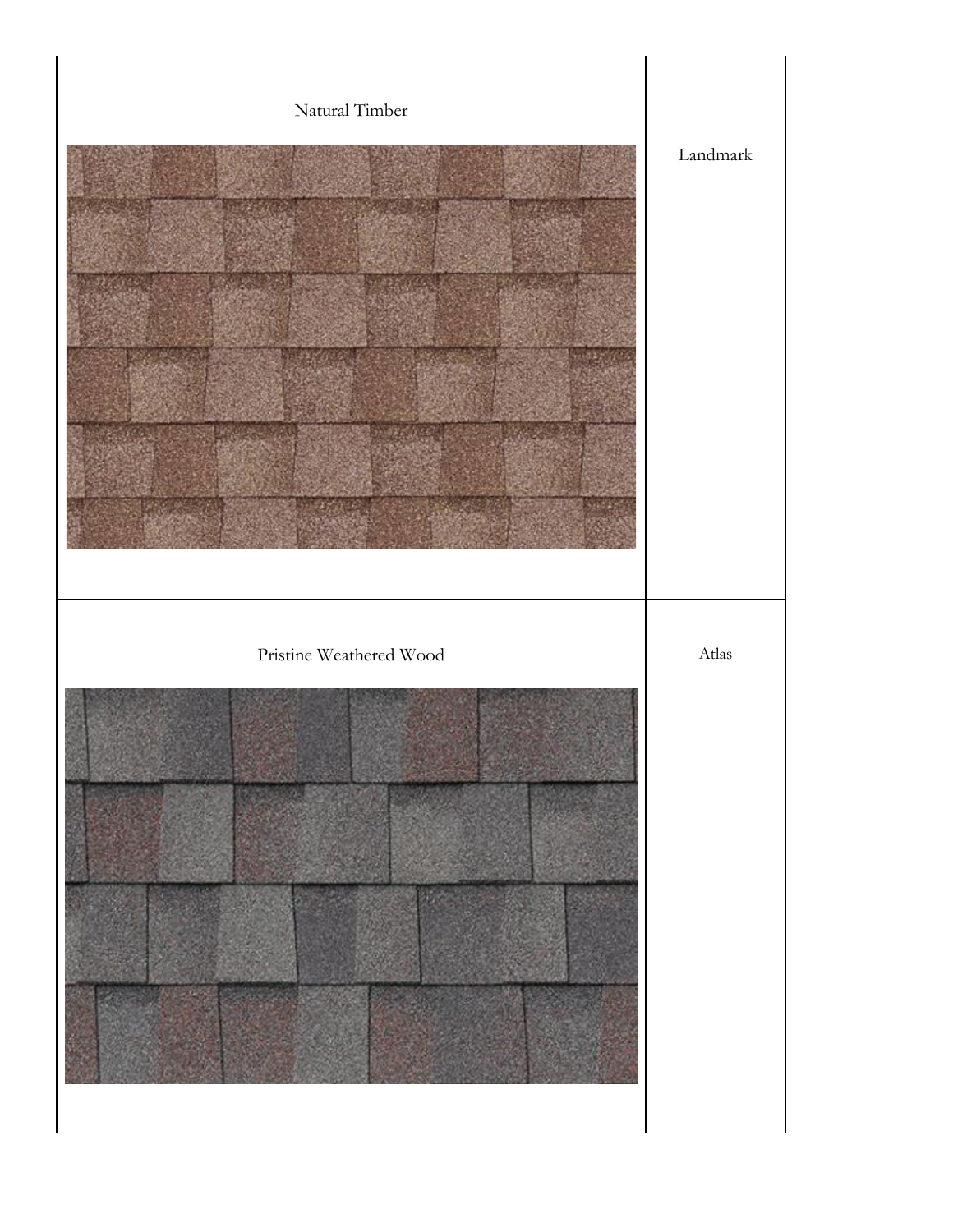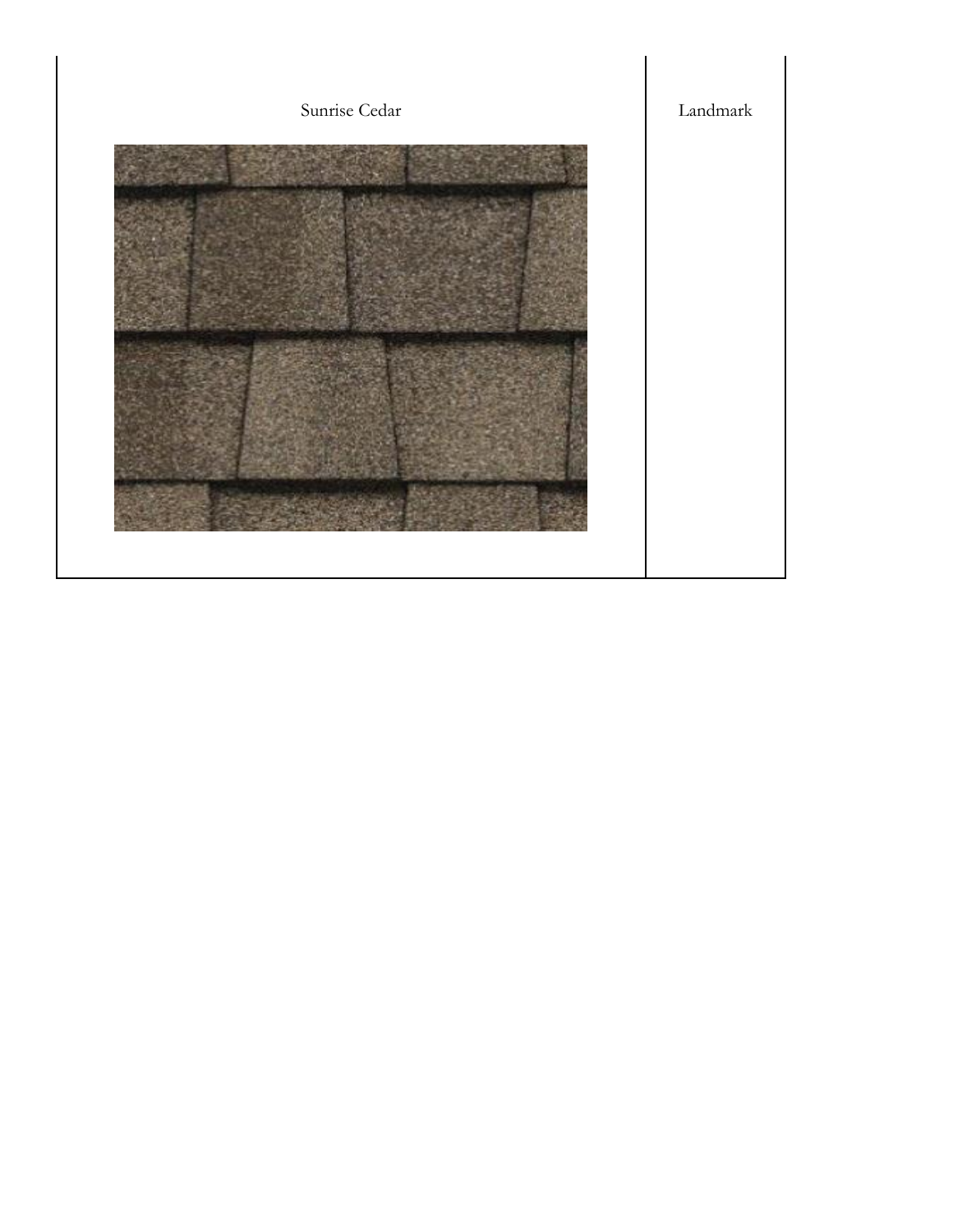#### **Pebble Creek at Meadow Woods HOA Architectural Changes Revisions as of 10-08-2020**

#### **Decks, Concrete Patios and Screen Enclosures**

- 1. All decks, patios, and screen enclosures shall be in the rear yard of the lot and not visible from the street in front of the house.
- 2. All decks and patios shall be solid poured concrete or concrete pavers in an earth tone color to complement the color palette of the house. Wooden or composite material decks may be considered based on the grade and terrain of the lot and will be reviewed by the ARC on a case by case basis.
- 3. Concrete pavers shall be installed according to manufacturer's recommended specifications and at a minimum over weed block fabric and level tamped sand or similar material.
- 4. Spaces between concrete pavers shall be sanded or grouted. Grass and weeds shall not be permitted to grow between pavers.
- 5. The size of decks and patios shall be determined by the available space per lot and may not cover more than twenty five percent (25%) of the total lot area excluding any building, structures and paved areas.
- 6. Construction of decks, patios, and screen enclosures shall not adversely affect any designed and approved drainage pattern for this or any other Lot.

#### **Driveway Replacements and Extensions**

- 1. Driveway extensions shall be solid poured concrete or concrete pavers in an earth tone color to complement the color palette of the house.
- 2. Concrete pavers shall be installed according to manufacturer's recommended specifications and at a minimum over weed block fabric and level tamped sand or similar material.
- 3. Spaces between concrete pavers shall be sanded or grouted. Grass and weeds shall not be permitted to grow between pavers.
- 4. Driveway extensions shall not exceed 2 feet (24 inches) on each side of the existing driveway.
- 5. The driveway extension may not extend to the easement area or the driveway apron (the area between the road and the sidewalk).
- 6. Construction of the driveway replacement or extension shall not adversely affect any designed and approved drainage pattern for this or any other Lot.

#### **Garbage Bin Storage Area**

- 1. Garbage bin storage areas on the side of the home may be installed not to exceed 3 feet in width by 6 feet in length (and 3 inches in depth).
- 2. Garbage bin storage areas shall be solid poured concrete or concrete pavers in an earth tone color to complement the color palette of the house.
- 3. Concrete pavers shall be installed according to manufacturer's recommended specifications and at a minimum over weed block fabric and level tamped sand or similar material.
- 4. Spaces between concrete pavers shall be sanded or grouted. Grass and weeds shall not be permitted to grow between pavers.
- 5. The garbage bin area shall include a 4 ft. tall white vinyl privacy fence in order to keep the garbage bins from view from the street. Please see example below.
- 6. Construction of the garbage bin storage area shall not adversely affect any designed and approved drainage pattern for this or any other Lot.